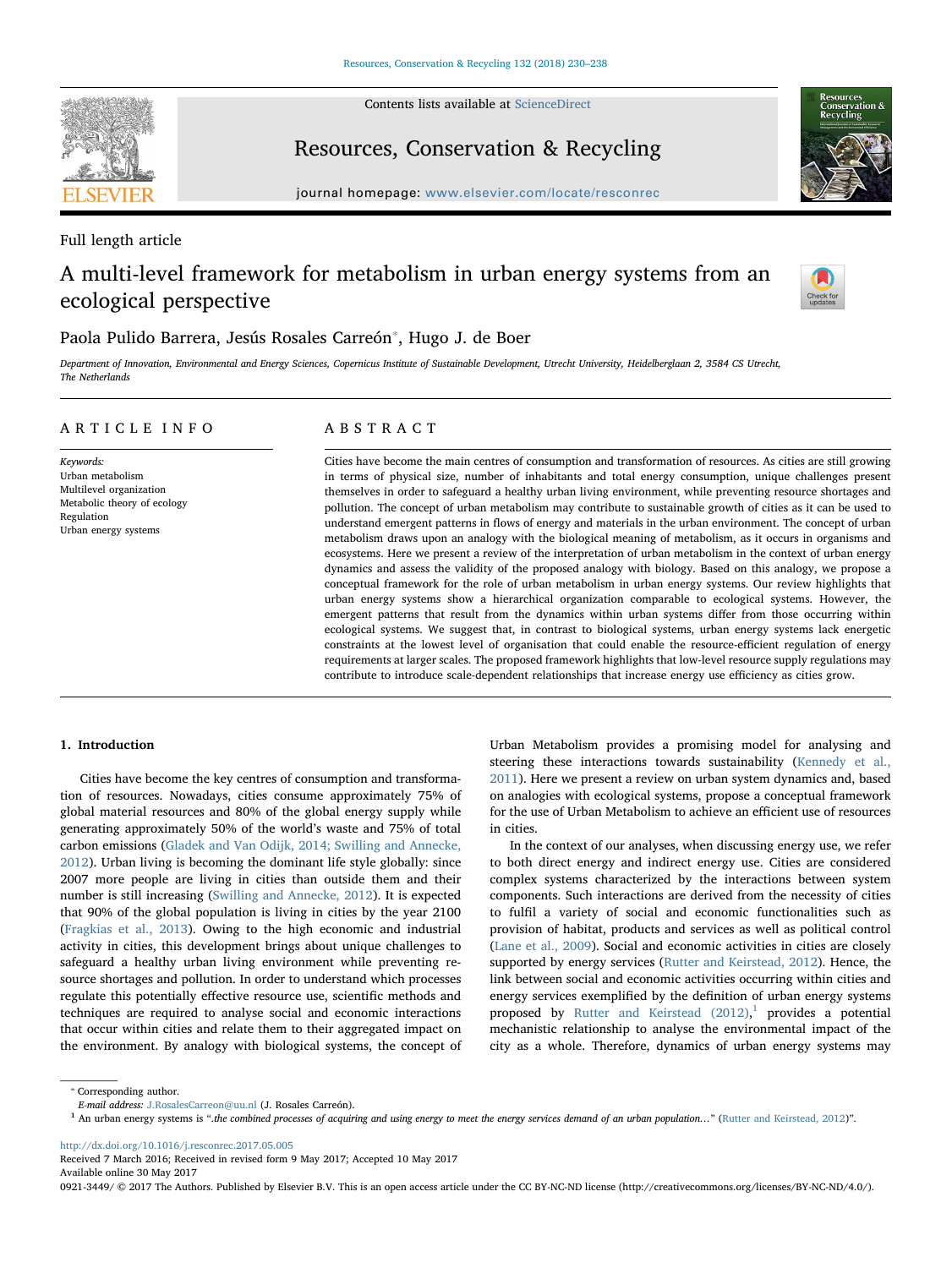explain urban interactions and yield insight in connections between environmental and socio-economic processes that occur in cities.

#### 2. Ecological origin of urban metabolism

Urban metabolism is a widely adopted concept that is used to describe how interactions within cities impact the use of resources and energy (see [Kennedy et al., 2011\)](#page-8-1). The idea of urban metabolism as an analogy to the view that ecosystems interact with their environment as a single 'super organism' originated from the field of systems ecology ([Odum, 1959; Patten and Odum, 1981\)](#page-8-4). According to this view, ecosystems were analysed as functioning entities by describing the dynamics of energy and nutrient flow [\(Conan, 2000\)](#page-7-2). More recently, the metabolic theory of ecology postulates that the metabolic rate of individual organisms is a function of an organism's body mass and body temperature and controls ecological processes at all levels of organization from individuals to the biosphere [\(Brown et al., 2004](#page-7-3)). Based on this theory, sub linear (allometric) scaling relationships between variables such body mass and metabolic rate at the organism level, were extended to other variables at higher levels such as population growth, population density or standing stock of biomass ([Brown et al., 2004\)](#page-7-3) (see [Box 1\)](#page-1-0). These relationships indicate that individual energy efficiency increases when organisms and systems become larger. Hence, the natural foundation of this theory provides a potential solution to mitigate the increasing energy use and its effect on the use of energy that sustain other socio economic functionalities of the city in growing cities. In that way, we would be able to characterize aspects of the cities with the potential to shift patterns of energy consumption from linear or super linear models to models describing sub linear relations as it occurs in ecological systems with body size ([Fig. 1\)](#page-1-1).

In the urban context, the concept of metabolism was adopted to develop theory on networks and material flows within cities by analogy with the way organisms use resources and energy in order to survive ([Camaren and Swilling, 2012; Rapoport, 2011; Swilling and Annecke,](#page-7-4) [2012\)](#page-7-4). Seminal studies focused on accounting material inputs and outputs of cities such as energy, water, food and nutrients ([Newcombe](#page-8-5) [et al., 1978; Wolman, 1965](#page-8-5)). According to [Kennedy et al. \(2011\),](#page-8-1) there are two different accounting methods that have been implemented for urban metabolism studies: solar energy equivalents (recently termed as emergy) and Material Flow Analysis (MFA).

<span id="page-1-1"></span>

Ecological trait or urban indicator  $(X)$ 

Fig. 1. Examples of Allometric scaling relationships between ecological traits or urban indicators X (e.g. body size, the number of inhabitants, number of firms, physical size of the city) and the subsequent energy consumption Y, generalized to depict the allometric scaling relationship  $Y \propto X^{\beta}$ . A linear scaling relationship implies no economy of scale, while sub-linear scaling implies economies of scale that allow for more efficient energy use with an increase in the body size of an organism, or the city size. Super linear scaling implies the presence of diseconomies of scale in terms of energy consumption. Inverse relationships depict a decline of the trait of indicator Y with an increase of the trait or indicator X.

Application of the concept of urban metabolism based on these accounting methods conceives the city as a single ecosystem that should emulate the cyclical and the efficient nature of biological processes envisioned by system ecologists ([Rapoport, 2011\)](#page-8-6). Owing to the implied cyclicity of resource use in ecological ecosystems, these methods challenge the linearity of consumption patterns and waste production of cities [\(Golubiewski, 2012; Rapoport, 2011](#page-7-5)). However, the applicability of urban metabolism is limited to urban and industrial ecology with the main purpose of describing flows of materials and energy as an accounting method with no practical implications in the way resources should be used or distributed across the city. Yet, expansion of the concept of urban metabolism into the social and political realm, as proposed by ([Rapoport, 2011\)](#page-8-6), may help to intervene in politics, power

#### <span id="page-1-0"></span>Box 1

Examples of scaling relationships shown in [Fig. 1.](#page-1-1)

Inverse scaling: β < 0

Ecological scaling relationships between the average population density  $(Y)$  and the average body size of a species  $(X)$  exhibit inverse scaling (with the exponent  $β < 0$ ), for example for mammal primary consumers ( $β = -0.75$ ) ([Damuth, 1981\)](#page-7-6) and an Amazonian bird community ( $β = -0.22$ ) (Russo et al., 2003). In a similar way, the equilibrium number of individuals or carrying capacity is predicted to vary inversely to body size [\(Brown et al., 2004\)](#page-7-3).

Sub linear scaling:  $0 < \beta < 1$ 

A classic sub linear ecological scaling relationship (with  $0 < \beta < 1$ ) is identified between the energy use (or metabolic rate) of an organism (Y) and its body mass (X), which typically reveals an scaling exponent β = 3/4 ([Kleiber, 1947](#page-8-7); [West and Brown, 2005](#page-8-8)). A similar sub linear scaling relationship exists between the total biomass and body size [\(Brown et al., 2004\)](#page-7-3).

Linear scaling:  $\beta = 1$ 

Individual-based human development indicators (Y) typically scale linearly with city size (X) (with β = 1), for example the total housing in the US (β = 1.00), household electrical consumption in Germany (β = 1.00) and household water consumption in China ( $\beta$  = 1.01) (see [Bettencourt et al., 2007](#page-7-7) for details).

Super linear scaling:  $\beta > 1$ 

Wages, income, growth domestic product, bank deposits as innovation-based development indicators (i.e. new patents) (Y) show super linear scaling relationships with city size (X) (with  $β > 1$ ), for example the number of new patents in the US ( $β = 1.27$ ), R & D employment in China ( $\beta = 1.26$ ) and EU GDP ( $\beta = 1.26$ ) (see [Bettencourt et al., 2007](#page-7-7) for details). Such super linear scaling is not expected to hold across wider ranges of organisms sizes owing to the fundamental constraints of body size on the energy supply network ([West and](#page-8-8) [Brown, 2005\)](#page-8-8).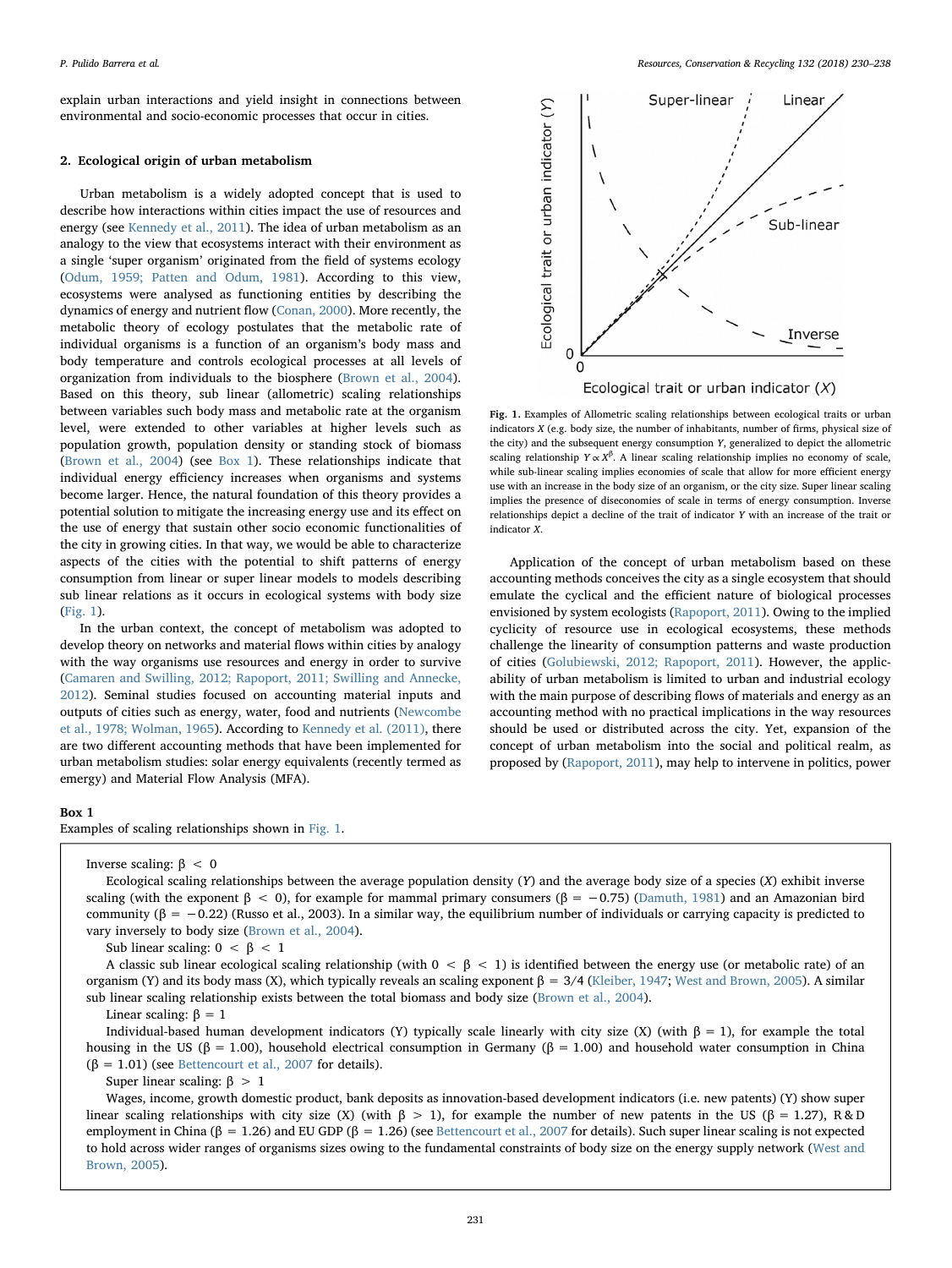relations or normative recommendations that guide the use of resources through an efficient pathway similar to nature.

Here we review the analogies that are drawn between urban metabolism and metabolism in ecological systems. We thereby specifically focus on the properties of cities as complex adaptive systems ([Batty, 2012, 2009; Chapin et al., 2011; Lane et al., 2009; Levin, 1998](#page-7-8)). The aim of this paper is to develop parallel conceptual frameworks of metabolism in the context of (biological) ecosystem and metabolism in urban energy systems. As a basic for testing the analogies and develop the conceptual frameworks, we focus on system dynamics and metabolism in ecological systems and the role of metabolism in such dynamics in chapter 3. In chapter 4 we focus on system dynamics and metabolism in urban energy systems. Here we also identify socioeconomic interactions that relate to the use of energy in cities and propose how mechanisms from ecological systems can be incorporated in the concept of urban metabolism. The validity of the analogies between metabolism in ecological systems and urban energy systems are discussed in chapter 5. Final conclusions are drawn in chapter 6.

#### 3. Ecological systems

#### 3.1. System dynamics

System dynamics describe the patterns of behaviour of a system, the system components, and the interactions between system components that contribute to the emergence of such patterns ([Meadows, 2008](#page-8-9)). The study of system dynamics needs to be framed by the spatial and the temporal scales at which the system is observed ([Turner, 1990\)](#page-8-10). As a result, emerging patterns are derived from interactions between the system components across spatial and temporal scales [\(Gunderson,](#page-7-9) [2001\)](#page-7-9).

We analyse the dynamics of ecological systems across four levels of organization (i.e. organism, population, ecosystem and landscape). These levels are determined by the spatial and the temporal extension of the interactions that occur among the system components ([Fig. 2](#page-2-0)). The temporal scale ranges from hours to millennia whereas the spatial scale ranges from individual to global. System components group themselves to form particular subsystems nested in a hierarchical organization of ecological systems ([Lane, 2006](#page-8-11)). This type of nested organization relates to an increase in the level of complexity of the ecological system ([Carroll, 2001](#page-7-10)). For example, at the organism level,

<span id="page-2-0"></span>

Fig. 2. Spatial and temporal scales of the key levels of interaction that occur within ecological systems are linked so that larger processes act at longer time scales. This framework considers four levels of interaction, including (i) the individual organism, (2) the population that consists of multiple organisms of the same species, (ii) the ecosystem that consists of interacting organisms of multiple species, and (iv) the landscape that can host multiple ecosystems.

interactions occur between genes, cells or organs, while at the population level interactions occur among organisms. At the larger ecosystem level, interactions happen among populations of different species, while at the landscape level, interactions occur between different ecosystems.

Interactions between system components are influenced by specific environmental conditions present at each organizational level. Environmental factors such as climate, potential biota, topography and parental material determine system dynamics at the largest spatial and temporal scales that may lead to the evolution of landscapes ([Leopold, 1994; Sharp, 1982](#page-8-12)). In turn, these large scale dynamics determine processes that occur at lower organisational levels, for example the formation of soil and changes in disturbance regimes ([Chapin et al., 2011; Jenny, 1941\)](#page-7-11). As a result, large-scale ecosystem dynamics portray the structure and functioning of the ecosystem through emergent patterns at lower organisational levels. Changes in birth and death rates are the most prominent examples of dynamics that occur at the population level. Here, the life cycle of individuals is a pattern that emerges at the organism level responding to conditions at the population level such as species density that regulate the availability of food for each individual. The occurrence of such patterns shows a top-down effect in the dynamics of the system imposed by conditions at the larger levels of the system organization.

#### 3.2. Metabolism in ecological systems

The metabolic theory of ecology ([Brown et al., 2004; Enquist et al.,](#page-7-3) [2003; West et al., 1997](#page-7-3)) provides the starting point for our review of the role of metabolism in the dynamics of ecological systems. According to the metabolic theory of ecology, metabolic rates of organisms govern most of the observed patterns in ecology. Metabolism therefore forms the link between the physiology of individual organisms and the ecology of populations ([Brown et al., 2004; Savage et al., 2004a,b;](#page-7-3) West [et al., 1997](#page-7-3)). Specifically, the metabolic theory of ecology postulates that metabolic rates at the organism level can be approximated as a general function of body size and temperature ([Brown and](#page-7-12) [Gillooly, 2003; Gillooly et al., 2002, 2001\)](#page-7-12). Based on this relationship, the theory predicts the emergence of patterns at the organism level in which several biological traits scale allometrically to the quarter-power with body mass [\(Enquist et al., 1998; Gillooly et al., 2001; Savage et al.,](#page-7-13) [2004a,b; West et al., 1997, 1999](#page-7-13)). These biological traits are variables that characterize different aspects of the life cycle of organisms. Examples of these variables are: i) structural variables such as crosssectional areas of blood vessels, ii) transformational variables such as physiological rates iii) allocation variables such as nutrient transportation and biological times. The relation between such biological traits and body mass shows how metabolism is responsible for regulating the use of resources of individual organisms throughout their life cycle. Moreover, these relationships give flexibility to the system to adapt to changing environmental conditions.

The metabolic theory of ecology further postulates that metabolism operates through fractal design networks and the kinetic energy of reactions. This theory considers the organism, population and ecosystem as key levels of organization of dynamic ecological systems ([Fig. 3](#page-3-0)). Fractal design networks specifically allow for an efficient use of body mass through volume/area preserving networks. These networks optimize the exchange and distribution of energy and resources and likely evolved in organisms to minimize internal transport distances ([Gillooly](#page-7-14) [et al., 2001; West et al., 1999\)](#page-7-14). The kinetic energy of reactions produces a general acceleration of metabolic rates with an increase in temperature and body mass [\(Gillooly et al., 2001\)](#page-7-14).

The emergence of patterns at higher levels of the ecological organization crucially depends on constraints related to the availability of resources via a trade-off between population size and organism size. As a result, equilibrium population size scales inversely with individual body size ([Enquist et al., 1998; Savage et al., 2004a,b](#page-7-13)). The metabolic theory of ecology therefore predicts emergent patterns at the popula-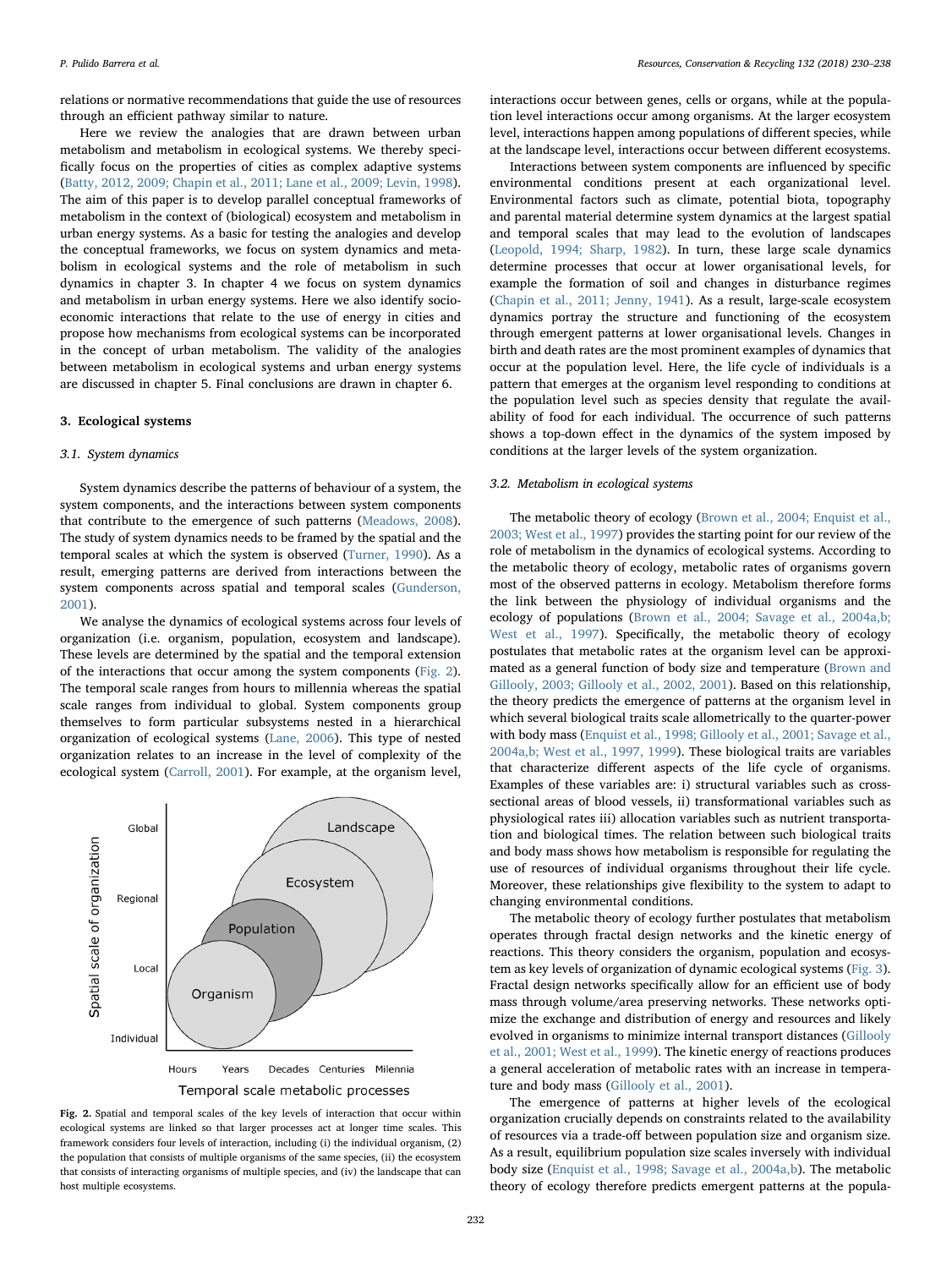<span id="page-3-0"></span>

Fig. 3. Conceptual framework for metabolism in ecological systems based on the metabolic theory of ecology ([West et al., 1997](#page-8-14)). This conceptual framework considers the organism, population and ecosystem as key levels of organization. Critical concepts that allow to explain the association between metabolism and the dynamics of ecological systems are: (i) the boundary conditions that act as outside forces on the ecological system, (ii) the levels of organization of the ecological system, (iii) the variables representing the stocks and flows of the system, and (iv) the emergent patterns that result from system interactions, such as allometric scaling laws, relationships between population size and organisms size, and configurations of trophic chains.

tion level in which variables such as population growth [\(Peters, 1986\)](#page-8-13) and carrying capacity ([Damuth, 1987](#page-7-15)) scale allometrically with body size. These patterns relate to the energy equivalence rule in which ([Damuth, 1981](#page-7-6)) postulates that the amount of energy used by one specie population is independent of its body size.

At the ecosystem level, populations are organized by the relationships between producers and consumers that form trophic chains along which energy and materials flow through the ecosystem [\(Chapin et al.,](#page-7-11) [2011\)](#page-7-11). These trophic chains display an energy pyramid configuration where productivity at each subsequent level depends on the productivity at the preceding one in accordance with the laws of thermodynamics and conservation of energy, see for example [Brown et al. \(2004\)](#page-7-3). The energy pyramid configuration denotes the influence on variables that relate preys and predators and, as a result, reveals emergent patterns such as allometric relationships between the weights of predators and their prey [\(Cohen, 1991](#page-7-16)). This association across levels has relevant implications for the structure of the trophic chain as less energy is available at higher trophic levels ([Chapin et al., 2011](#page-7-11)). The emergence of these patterns across levels shows how metabolism at the organism level produces emergent patterns at higher levels by regulating individual functions.

#### 4. Urban systems

#### <span id="page-3-1"></span>4.1. System dynamics

Like ecological systems, urban systems can be described as a multilevel complex organization ([Lane et al., 2009\)](#page-8-2). Interactions among system components occur at particular spatial and temporal scales. Therefore, we suggest organising urban systems in four main levels arranged along a spatial and a temporal scale ([Fig. 4](#page-4-0)). The four levels range from individuals (micro), through the single city (meso) to the level of a system of multiple cities (macro) ([Lane et al., 2009\)](#page-8-2). The aggregated level is positioned between the meso and micro level and corresponds to the population level in the organization of ecological systems. This level groups single components from the micro level and provides a disaggregated view of the city. The proposed arrangement shows different subsystems nested in a hierarchical organization of urban systems that compare with the organism, the population, the ecosystem and the landscape levels in the ecological system organiza-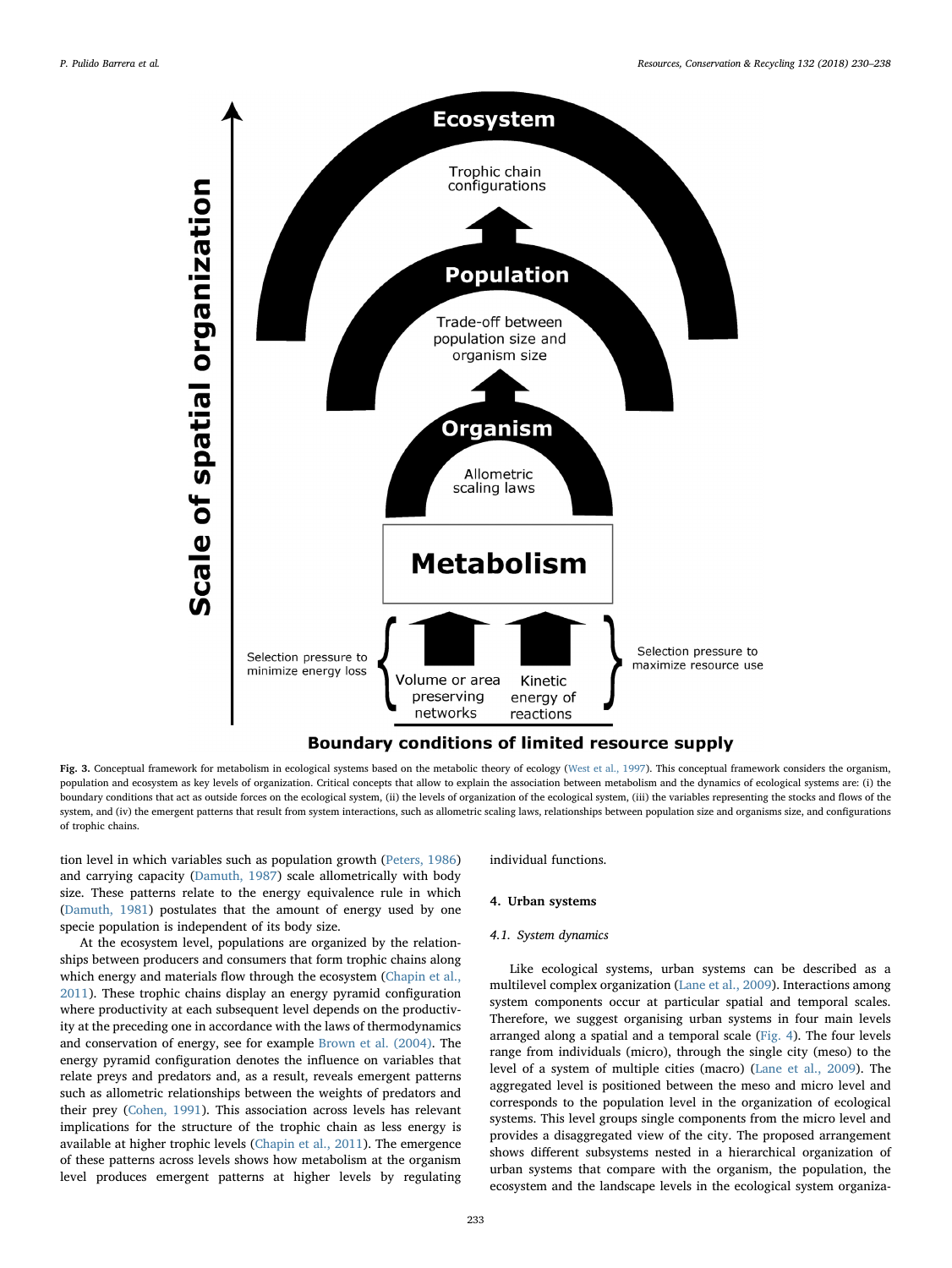<span id="page-4-0"></span>

#### Temporal scale metabolic processes

Fig. 4. Spatial and temporal scales of the key levels of interaction that occur within urban systems are linked so that larger processes act at longer time scales. This conceptual framework considers four levels of organization: (i) the macro level as an ensemble of multiple cities that interact under an unified control (e.g. national political territory or global economic network), (ii) the meso level where this city acts as a geographical entity, (iii) the aggregated level which corresponds to the population level in the organization of ecological systems, and (iii) the micro level that represents elementary units (i.e. households, urban citizens, firms, institutions) living together in a city [\(Lane et al., 2009](#page-8-2)).

#### tion (c.f. [Fig. 2\)](#page-2-0).

Dynamics in urban systems is seen as a set of interactions between components across the four levels of organization. Such interactions are influenced by socio-economic factors that operate at each level, emerging in different patterns of behaviour. At the macro level, factors such as historical path dependency and patterns of settlement influence dynamics in the system of cities evolving in a hierarchical pattern ([Lane](#page-8-2) [et al., 2009](#page-8-2)). This pattern generates a differentiation of city sizes followed by a differentiation in urban functions. As a result, asymmetries may develop in the interactions between cities. At the meso level differences in economic specialization, social composition, cultural features and urban landscapes can be considered emergent patterns that result from internal dynamics. In response to these dynamics, patterns emerge also at the aggregated level, for example as reflected by differences in supply chains and socio-economic stratifications. These patterns show relations between aggregations within the cities that also determine the behaviour of individual components and produce emergent patterns at the micro level such as consumption habits, purchasing power or self-actualizations.

We take the case of urban sprawl versus compact cities as an example of occurring dynamics within urban energy systems [\(Dieleman](#page-7-17) [and Wegener, 2004](#page-7-17)). While a city is conditioned by energy resources, it can still expand because there is the possibility of importing energy from outside the system. This pattern will occur as long as there is available imported energy. This is different to what occurs in natural ecosystems where the use of energy is regulated since there is limited energy availability. However, a compact city is the result of an urban planning and design concept. Being a concept, there is an implicit regulation (as it occurs with natural ecosystems), namely, the idea of a high-density urban settlement with specific services. [Eidlin \(2010\)](#page-7-18), shows that high-density areas in the United States have lower emission in transportation in contrast to low-density settlements which -typically- have private transport as the main commuting mode. Highdensity settlements, if properly planned, could use less energy than sprawling settlements.

## <span id="page-4-1"></span>Table 1

|                                 | Perspectives                                                 |                                                                         |
|---------------------------------|--------------------------------------------------------------|-------------------------------------------------------------------------|
|                                 | Urban elements                                               |                                                                         |
| Levels of<br>Organization       | <b>Behavioural</b>                                           | Structural                                                              |
| Micro level<br>Aggregated level | Households, Firms<br>Urban land uses                         | Buildings (houses)<br>Squares or Neighbourhoods,<br>Groups of buildings |
| Meso level<br>Macro level       | Economic sectors <sup>a</sup><br>Economic sectors.<br>Cities | Urban districts<br>Cities <sup>b</sup>                                  |

<span id="page-4-2"></span><sup>a</sup> Economic sector is an urban element determined at the meso and the macro level. At the meso level, it refers to the sectors that interact within a single city (i.e domestic, industrial, financial etc.). At the macro level, it refers to interactions among cities when they are specialized in particular functions (i.e. financial cities, manufacturing cities etc.).

<span id="page-4-3"></span><sup>b</sup> City is found in both the structural and the behavioural perspective. In one sense, city is seen as the ensemble of infrastructural organizations and networks housing urban citizens. On the other side, it is also seen as the group of people that inhabit the space together with the institutions and the social organizations conformed by them.

#### 4.2. Metabolism in urban energy systems

Characterization of dynamics in urban systems depends on the type of urban elements interacting at each level of the system organization. The definition of these elements depends on the interpretation given to urban energy systems considering that an element can be either structural or behavioural [\(Table 1\)](#page-4-1). The structural perspective contemplates architectural infrastructures, metropolitan spaces and territorial and administrative areas as determinants of urban interactions. This perspective refers to pure physical and spatial traits of the energy system that is defined in terms of i) buildings, ii) urban squares or neighbourhoods, iii) groups of buildings, iv) districts and v) cities. The behavioural perspective refers to elements that connect people and energy needs. This is based on the idea that the energy system responds to human activities and therefore, is characterized by the different types of uses given to energy. Hence, this perspective is defined in terms of i) households, ii) firms, iii) urban land uses, iv) economic sectors and v) cities. This perspective places human activities at the basis of the energy system and acknowledges that the socio-economic activities determine urban energy dynamics.

Energy flows generated by socio-economic activities and energy efficiency of urban energy systems can be analyzed by methods already developed within the field of energy systems analysis. [Grubler et al.](#page-7-19) [\(2012\),](#page-7-19) distinguish two main approaches. First Law analysis highlights the difference of defining efficiency as the relationship between energy output-input. Second Law analysis (or exergy analysis) considers quality differences in energy forms. Considering the structural and behavioural elements identified in urban energy systems, we have developed a conceptual framework for urban metabolism in the context of urban energy systems by analogy with ecological systems.

#### <span id="page-4-4"></span>4.3. Relationships within the urban energy system

The analysis of relationships between energy consumption patterns and urban elements can contribute to understanding of the dynamic responses of the urban energy system. As [Table 1](#page-4-1) shows, urban energy systems are organized in levels. The different urban elements contained within each level can be related to energy use. At the micro level, [Hong](#page-7-20) [et al. \(2009\)](#page-7-20) identified a relation between thermal comfort and energy efficiency. [Liu et al. \(2005\)](#page-8-15) describe the relation among household size and energy consumption per capita. [Stenzel and Frenzel \(2008\)](#page-8-16), show that strategic and managerial decisions of energy companies affect the urban energy system. For example, the adoption of new technologies and prioritize certain energy carriers, energy resources and energy uses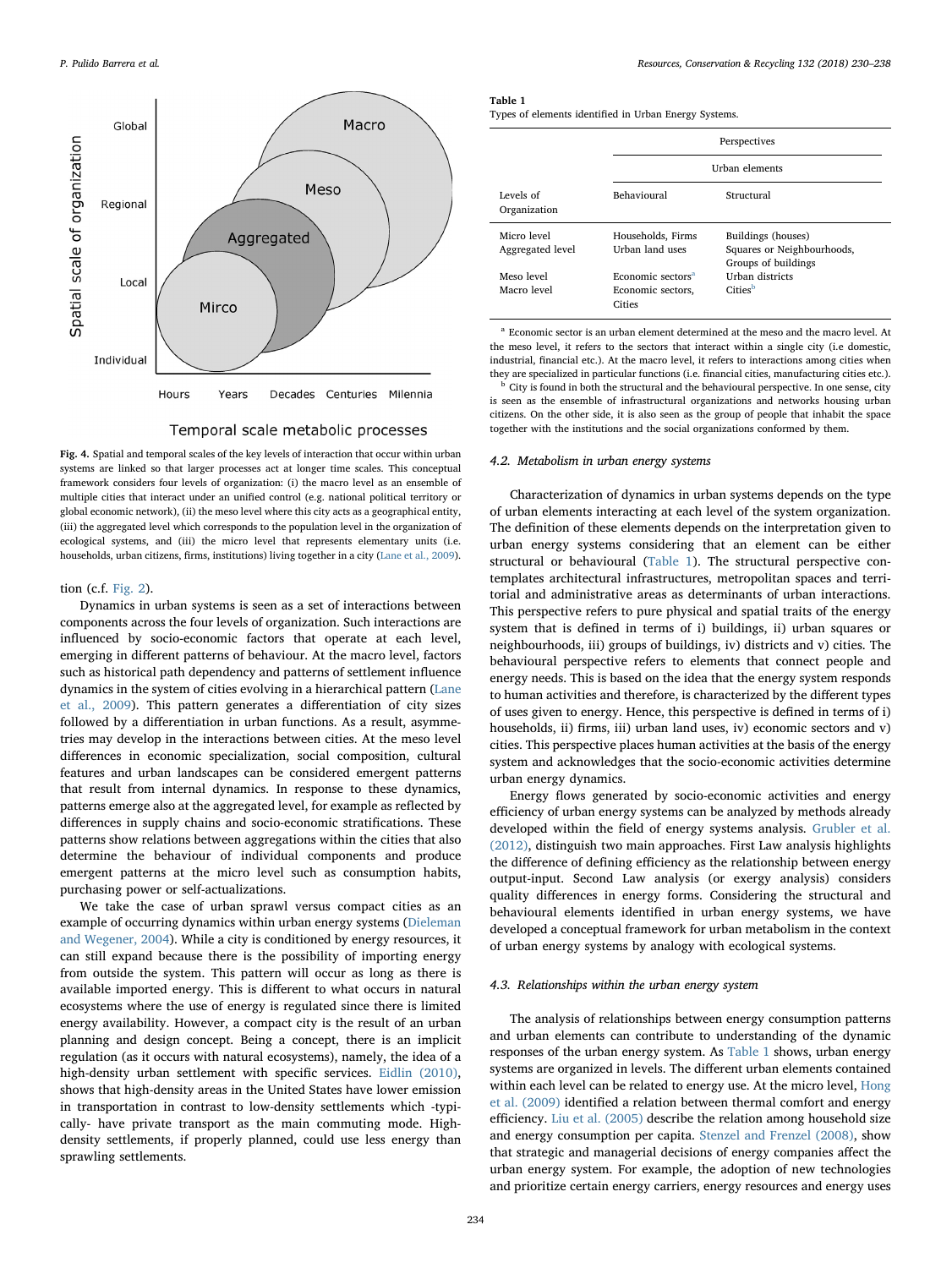<span id="page-5-0"></span>

Fig. 5. Conceptual framework for metabolism in urban systems based on the dynamics of energy systems. Key components of the framework are: (i) the boundary conditions that act as outside forces on the urban energy system, (ii) the levels of organization of the urban energy system, (iii) the variables representing the stocks and flows of the system, and (iv) the potential emergent patterns that result from system interactions, such as allometric relationships between city traits and energy use, the potential trade-off between the size and number of city elements and the potential of organization across metabolic levels. Owing to the lack of constraining boundary conditions in terms of resource supply, no emergent patterns are currently observed across organizational levels in urban energy systems.

in cities. Energy use is also related to design parameters ([Aksoy and](#page-7-21) [Inalli, 2006; Jo et al., 2010a\)](#page-7-21). All these relations emerge in patterns of linear or super linear scaling relationships where energy variables respond proportionally, and sometimes over proportionally, to variables characterizing urban elements ([Fig. 5\)](#page-5-0). These patterns differ from the sub linear (allometric scaling) relationships observed in ecological systems where organisms adjust themselves to regulate internal requirements to the external availability of resources. In urban systems, households, firms and buildings do not exhibit internal adjustments on energy requirements having as a consequence a non-regulated behaviour in energy consumption patterns.

Grouped elements at the micro level produce a collective behaviour at the aggregated level. As a result, variables at the micro level relate to variables at the aggregated level evidencing emergent patterns characterized by linear relationships as well. For example, while designing a house, energy calculations are based on an assumed household structure and composition. If household size and occupancy patterns change significantly, these changes should be reflected in energy requirements and layouts of larger urban areas ([Kämpf and Robinson,](#page-8-17)

[2007; Weber et al., 2010\)](#page-8-17). Moreover, potential of renewable energy is directly related to particular uses and corporate strategies in the energy supply sector [\(Pillai and Banerjee, 2007; Stenzel and Frenzel, 2008](#page-8-18)). Furthermore, energy consumption in urban squares or any other type of urban area relate to parameters of building design such as insolation, cooling loads, heat gains, heat storage or heat island energy cost ([Assimakopoulos et al., 2007; Jo et al., 2010a,b; Yezioro et al., 2006](#page-7-22)). These relations between elements at the micro and the aggregated level exhibit a difference from interactions as predicted by the metabolic theory of ecology. According to this theory, there is a trade-off between the organism and the population level where individual body size and equilibrium population size, adjust to each other with the purpose of creating a balance of energy use and productivity in ecological populations ([Brown et al., 2004; Enquist et al., 1998; Savage et al.,](#page-7-3) [2004a,b](#page-7-3)). In urban energy systems however, the aggregated level performs without limitations in the energy budget due to the absence of internal regulation in energy consumption at the micro level ([Fig. 5](#page-5-0)).

The meso level of the urban organisation is characterized by elements that reflect different energy uses in a city. For example, the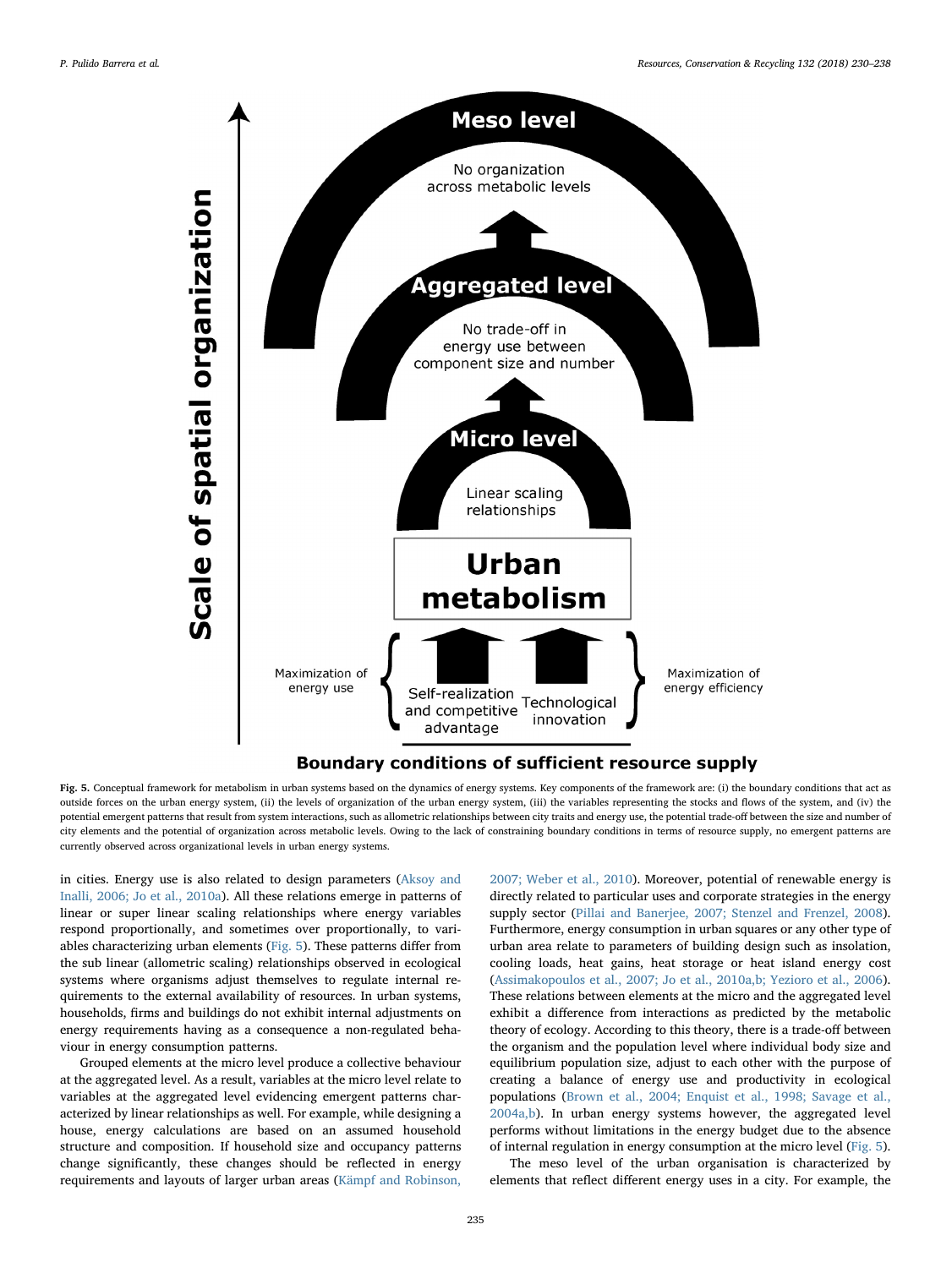growth of the population of cities relates to an increase of energy flows ([Decker et al., 2000; Grubler et al., 2012](#page-7-23)) via the expansion of socioeconomic activities ([Decker et al., 2000\)](#page-7-23). In the same manner, cities with high population density but low automobile dependency relate to lower transport energy use ([Grubler et al., 2012\)](#page-7-19). These examples show how urban planning is related to urban energy use. Hence, the configuration and the design of the city are key elements that need to be considered for the optimization of energy use in cities. Urban planning should define self-sufficient areas or making spatial arrangements that organize human activities and technologies that complement each other across the city. However, there is no evidence that cities organise themselves to cope with inefficiencies in energy transfer as ecological systems do so by organising into trophic chains.

Analysing energy requirements of a city by studying subsystems could allow to formulate alternatives for energy efficient use at different levels of the system. The Second Law or Exergy analysis, can be helpful for this as it involves the evaluation of energy quality along the urban energy system as well as the examination of where the largest losses lie. Exergy analysis for urban systems could help to identify areas of where further design, planning and optimisation will be of most value and the scope of improvements of energy use ([Creutzig et al.,](#page-7-24) [2015; Grubler et al., 2012\)](#page-7-24).

#### 4.4. Energy consumption patterns in urban metabolism

We propose that urban metabolism operates through mechanisms that explain energy consumption patterns at the micro level and while the consequences of these mechanisms emerge at the higher levels of organisation [\(Fig. 5\)](#page-5-0). There are two main drivers that can explain the emergence of such energy consumption patterns. The first driver pertains to the maximization of energy use that reflects modern consumption patterns, specifically the consumption of new goods and services ([Rutter and Keirstead, 2012; Stenzel and Frenzel, 2008\)](#page-8-3). In ecological systems, the rate of resource use is proportional to the supply rate of resources available ([Enquist et al., 2003, 1998](#page-7-25)). However, in the urban context, there is no evidence that energy use patterns at the micro level are dependent on the energy supply to individuals. The key difference between ecological and urban systems therefore lies in the ability of urban systems to import additional energy, if needed.

The second driver is maximisation of energy efficiency that operates through technological innovations to increase resource use efficiency while meeting consumer demands. The efficiency gains can result in lower costs or increased added value [\(Grubler et al., 2012](#page-7-19)). This second driver can be considered an analogue to the evolutionary pressure to minimize energy losses in ecological systems ([West et al., 1999\)](#page-8-19). In urban energy systems however, there is no evidence of a particular arrangement that reflects optimal connectivity between urban elements and individuals. As a result, energy demand in growing urban centres normally follows rather than leads urban expansion [\(Grubler et al.,](#page-7-19) [2012; Seto and Shepherd, 2009\)](#page-7-19).

#### 5. The biological analogy

#### 5.1. Differences between metabolism in urban and ecological systems

This review has analysed ecological and urban systems in terms of their properties as multilevel dynamical systems. Within ecological systems, metabolism is seen as a factor that operates at the organism level and determines many aspects at the population and ecosystem levels. Drivers and mechanisms guiding ecological metabolism regulate the use of resources in accordance with resource supply that may result in sub linear allometric scaling relationships between organism size and energy use. In analogy, urban metabolism also operates at the micro level and explains the energy consumption patterns throughout the different levels of the system organization. However, in contrast, the emerging relationships describing the energy consumption patterns in

urban systems scale linearly or super-linearly ([Bettencourt et al., 2007](#page-7-7)). Hence, we suggest that the regulatory function of resource limitation, as occurs in biological metabolism, constitutes an important difference with the general lack of such limitation in urban system.

Crucial for appreciating the difference between metabolism in urban and ecological systems is the central role that body size plays in biological metabolism The body size of organisms strongly determines life history traits such as the heart cycle, breath cycle, incubation, gestation periods and life span [\(Calder, 2001\)](#page-7-26). Owing to the cross-scale relationships between organism size and population size ([Enquist et al.,](#page-7-13) [1998; Savage et al., 2004a,b](#page-7-13)), the availability of resources in a specific unit of habitat therefore constrains the size of the population as well as the specific life history traits of the individual in the population ([Calder,](#page-7-26) [2001\)](#page-7-26). In the context of urban metabolism, the size of a city (measured as population size) has been related to different socio economic indicators. Although city size may be related to the socio economic activities of its inhabitants ([Decker et al., 2000\)](#page-7-23), the urban indicators that pertain to individual energy use scale linearly to city size ([Bettencourt et al., 2007\)](#page-7-7). As a result, the size of a city does not determine the needs and activities of individuals.

#### 5.2. Regulatory implications of urban metabolism

Despite the limited analogy between allometry in scaling relationships in urban and ecological systems, the efficient use of resources in ecological systems may still provide inspiration of regulation of urban energy systems. In order to emulate the regulation of ecological dynamics in urban energy system we need to consider five essential aspects of urban metabolism. First, urban energy systems need to be characterized in terms of elements that communicate dynamics throughout the system. These elements should be able to perceive and respond to changes across the different levels of the organization. Depending on its interpretation, the resulting adaptive behaviour of the system can be provided by technological innovations (structural perspective), or by intervening on individual behaviour (behavioural perspective). However, this adaptive character needs to be shown by patterns describing sub linear scaling relations instead of relations that produce constant and proportional effects in energy expenditures across levels as described in Section [4.3.](#page-4-4)

Second, dynamics of urban energy systems need to be constructed based on the interactions among elements at the lower level of the system. The individual role at the micro level is highlighted as the most relevant for the dynamics of the system especially because it determines the individual needs and particular activities to fulfil. Based on this, the interactions among elements at the micro level produce the patterns that emerge at the higher levels of the system organization.

Third, planning for urban energy systems should consider the availability of resources at their disposal. [\(Kennedy et al., 2014\)](#page-8-20) show that managing energy is especially critical for megacities. There is a trade-off between providing urban energy services and, consequently, increasing energy use and the decrease of energy use in order to diminish associated environmental burdens. Energy management plays a crucial role because the resources and the capabilities to use them are finite. In the current analysis of urban energy systems [\(Fig.](#page-5-0) 5), there are no boundary conditions that delimitate the availability of resources. We argue that for urban metabolism to operate in a regulatory way, it is crucial to denote a limitation of resources at every level of the system organization. This means that the study of urban systems needs to include the analysis of energy sources that fuel cities, or shift into a selfsufficiency model in which every level of the system organization supplies its own energy.

Fourth, the regulation of the system requires a trade-off between elements at micro and aggregated levels. So, external limitation of resources gives rise to an emergent pattern at the aggregated level enabling energy savings. The emergence of such pattern at higher levels of organisation is only possible through individual adjustments of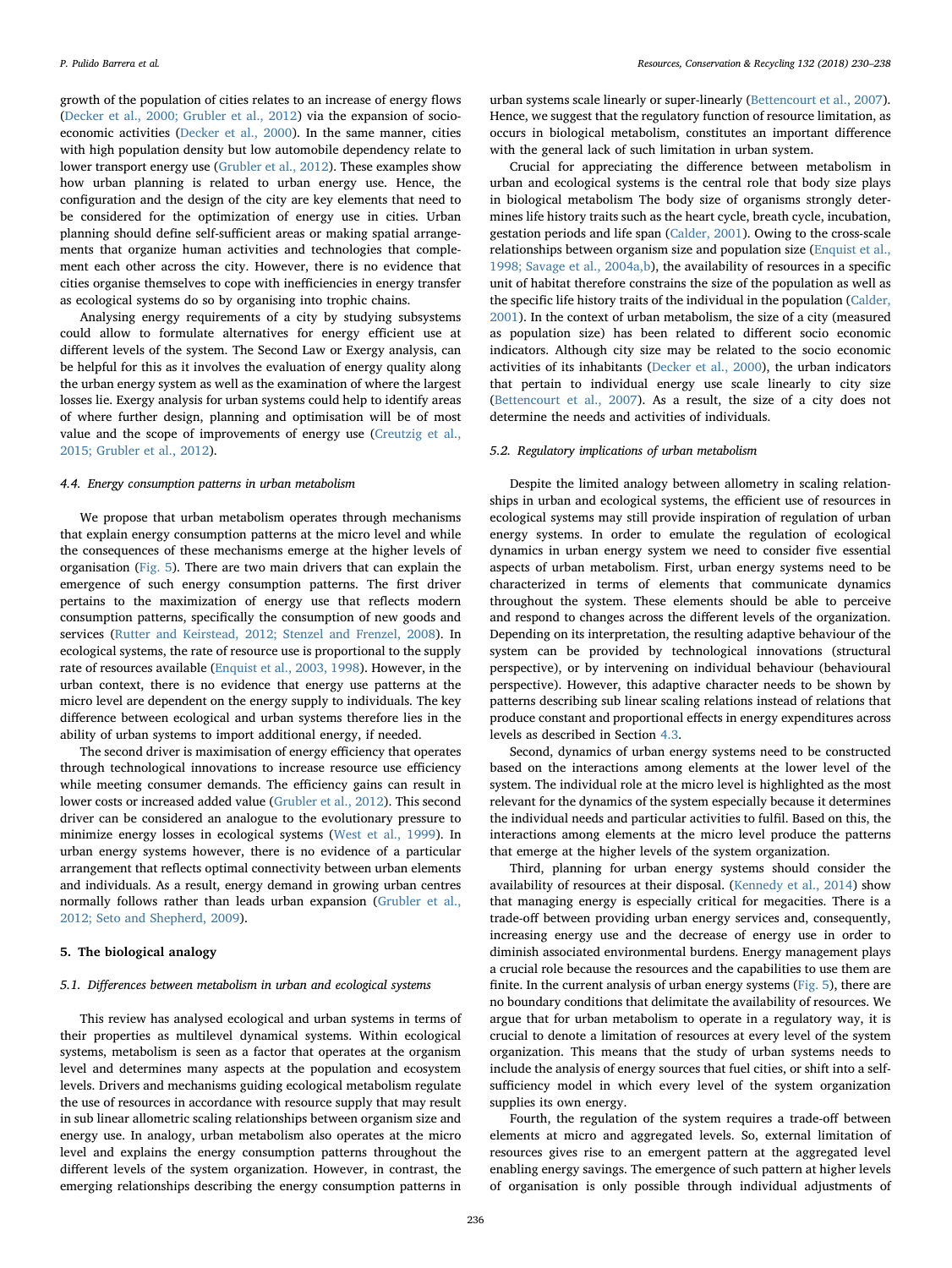energy consumption at the micro level. As a result, each individual unit compensates its energy requirements by sharing uses with others in the group. This aligns the principles of the emergent properties attributed to complex systems in which system components self-organize [\(Bar-](#page-7-27)[Yam, 2011](#page-7-27)).

Fifth, regulation of urban energy systems needs to address mechanisms to tackle internal motivations, lifestyles and habits at the micro level. Addressing these mechanisms can help to regulate energy consumption throughout the urban system. We propose to use the concept of energy services to describe the city in terms of the uses that people make out of energy in order to fulfil their needs ([Haas et al.,](#page-7-28) [2008\)](#page-7-28). Thereby, characterization of the city in terms of energy flows can be shifted to describing the services fulfilled with the transformation of energy resource [\(Haas et al., 2008\)](#page-7-28). Mapping the energy services of a city might help to provide information about the different uses given to energy and how they are supplied across the different levels of organization. This approach could facilitate the collaboration across levels that compensate individual adjustments at the micro level by stimulating a particular behaviour at the aggregated level. Through this collaboration, the management of energy services at the higher levels could optimise the energy use by individuals and reduce energy inputs for the whole system. The urban energy system could then exhibit emergent behaviour characterized by sub linear allometric relationships between population size and energy consumption. This perspective opens space for intelligent management of energy supply and supports the analogy with ecological metabolism that regulates the use of resources and contributes to the sustainability of cities.

#### 6. Conclusion

This study reviewed the system dynamics of ecological and urban energy systems by analysing how interactions between internal elements operate to produce emergent patterns of behaviour and how they are related to ecological and urban metabolism. Our findings show that metabolism in ecological systems helps to regulate the use of resources in ecological systems by emerging patterns characterized by sub linear allometric scaling relationships with organism size. In contrast, urban energy systems exhibit emergent patterns described by linear relationships that explain energy consumption across the system organization. Hence, urban energy systems do not exhibit the behaviour performed by ecological systems that permits the regulation of resources throughout the different levels of the system organization. We consider urban metabolism to be a process that regulates the flows of energy and material along the different organizational levels of an urban system. As current urban systems are key centers for energy use, there is a need to transit from an energy use driven by linear relationships (i.e. exponential growth), to an energy use characterized by sub linear functions (i.e. convergence to a stable level for indefinite period). Mechanisms helping to this transition need to be the result of a trans disciplinary approach where (natural and social) scientists, politicians and civil society develop a better understanding of how urban energy (and material) flows relate to social well being and environmental stewardship. We used the example of urban sprawl as an illustrative example of the use of the developed framework (see [4.1\)](#page-3-1). Crucially, urban energy systems need to be described by elements that facilitate system dynamics so those changes in boundary conditions and individual behaviour, produce emergent behaviours at higher levels of aggregation. Reduction of energy inputs at the higher levels of the urban system might derive from sharing or redistributing services at the micro level, reflecting similar patterns of behaviour as those referred to by the metabolic theory of ecology. Our framework highlights that in order to achieve a sustainable use of energy in cities (as it occurs in nature) regulations at the micro level (derived from limited conditions of resource supply) may contribute to introduce scale-dependent relationships between urban elements and energy use.

#### References

- <span id="page-7-21"></span>Aksoy, U.T., Inalli, M., 2006. Impacts of some building passive design parameters on heating demand for a cold region. Build. Environ. 41, 1742–1754. [http://dx.doi.org/](http://dx.doi.org/10.1016/j.buildenv.2005.07.011) [10.1016/j.buildenv.2005.07.011](http://dx.doi.org/10.1016/j.buildenv.2005.07.011).
- <span id="page-7-22"></span>Assimakopoulos, M.N., Mihalakakou, G., Flocas, H.A., 2007. Simulating the thermal behaviour of a building during summer period in the urban environment. Renew. Energy 32, 1805–1816. [http://dx.doi.org/10.1016/j.renene.2006.08.003.](http://dx.doi.org/10.1016/j.renene.2006.08.003)
- <span id="page-7-27"></span>Bar-Yam, Y., 2011. Concepts: Emergence | NECSI. [WWW Document]. URL [http://necsi.](http://necsi.edu/guide/concepts/emergence.html) [edu/guide/concepts/emergence.html.](http://necsi.edu/guide/concepts/emergence.html) (Accessed 7 November 2015).
- [Batty, M., 2009. Cities as complex systems: scaling, interaction, networks, dynamics and](http://refhub.elsevier.com/S0921-3449(17)30119-2/sbref0020) [urban morphologies. Encyclopedia of Complexity and Systems Science. Springerpp.](http://refhub.elsevier.com/S0921-3449(17)30119-2/sbref0020) 1041–[1071](http://refhub.elsevier.com/S0921-3449(17)30119-2/sbref0020).
- <span id="page-7-8"></span>Batty, M., 2012. Building a science of cities. Cities 29, S9–S16. [http://dx.doi.org/10.](http://dx.doi.org/10.1016/j.cities.2011.11.008) [1016/j.cities.2011.11.008](http://dx.doi.org/10.1016/j.cities.2011.11.008).
- <span id="page-7-7"></span>Bettencourt, L.M.A., Lobo, J., Helbing, D., Kühnert, C., West, G.B., 2007. Growth, innovation, scaling, and the pace of life in cities. Proc. Natl. Acad. Sci. 104, 7301–7306. [http://dx.doi.org/10.1073/pnas.0610172104.](http://dx.doi.org/10.1073/pnas.0610172104)
- <span id="page-7-12"></span>Brown, J.H., Gillooly, J.F., 2003. Ecological food webs: high-quality data facilitate theoretical unification. Proc. Natl. Acad. Sci. 100, 1467–1468. [http://dx.doi.org/10.](http://dx.doi.org/10.1073/pnas.0630310100) [1073/pnas.0630310100.](http://dx.doi.org/10.1073/pnas.0630310100)
- <span id="page-7-3"></span>[Brown, J.H., Gillooly, J.F., Allen, A.P., Savage, V.M., West, G.B., 2004. Toward a](http://refhub.elsevier.com/S0921-3449(17)30119-2/sbref0040) [metabolic theory of ecology. Ecology 85, 1771](http://refhub.elsevier.com/S0921-3449(17)30119-2/sbref0040)–1789.
- <span id="page-7-26"></span>Calder, W.A., 2001. Ecological consequences of body size. In: John Wiley & Sons, Ltd (Ed.), Encyclopedia of Life Sciences. John Wiley & Sons, Ltd, Chichester, UK. [http://](http://dx.doi.org/10.1038/npg.els.0003208) [dx.doi.org/10.1038/npg.els.0003208.](http://dx.doi.org/10.1038/npg.els.0003208)
- <span id="page-7-4"></span>[Camaren, P., Swilling, M., 2012. Sustainable, Resource E](http://refhub.elsevier.com/S0921-3449(17)30119-2/sbref0050)fficient Cities: Making It Happen! – [Eldis. United Nations Environment Programme.](http://refhub.elsevier.com/S0921-3449(17)30119-2/sbref0050)
- <span id="page-7-10"></span>Carroll, S.B., 2001. Chance and necessity: the evolution of morphological complexity and diversity. Nature 409, 1102–1109. <http://dx.doi.org/10.1038/35059227>.
- <span id="page-7-11"></span>Chapin, F.S., Matson, P.A., Vitousek, P.M., 2011. Principles of Terrestrial Ecosystem Ecology. Springer New York, New York, NY. [http://dx.doi.org/10.1007/978-1-4419-](http://dx.doi.org/10.1007/978-1-4419-9504-9) [9504-9.](http://dx.doi.org/10.1007/978-1-4419-9504-9)
- <span id="page-7-16"></span>[Cohen, J.E., 1991. Food webs as a focus for unifying ecological theory. Ecol. Int. Bull. 19,](http://refhub.elsevier.com/S0921-3449(17)30119-2/sbref0065) 1–[13.](http://refhub.elsevier.com/S0921-3449(17)30119-2/sbref0065)
- <span id="page-7-2"></span>[Conan, M., 2000. Environmentalism in Landscape Architecture. Dumbarton Oaks.](http://refhub.elsevier.com/S0921-3449(17)30119-2/sbref0070)
- <span id="page-7-24"></span>Creutzig, F., Baiocchi, G., Bierkandt, R., Pichler, P.-P., Seto, K.C., 2015. Global typology of urban energy use and potentials for an urbanization mitigation wedge. Proc. Natl. Acad. Sci. 112, 6283–6288. [http://dx.doi.org/10.1073/pnas.1315545112.](http://dx.doi.org/10.1073/pnas.1315545112)
- <span id="page-7-6"></span>Damuth, J., 1981. Population density and body size in mammals. Nature 290, 699–700. [http://dx.doi.org/10.1038/290699a0.](http://dx.doi.org/10.1038/290699a0)
- <span id="page-7-15"></span>Damuth, J., 1987. Interspecific allometry of population density in mammals and other animals: the independence of body mass and population energy-use. Biol. J. Linn. Soc. 31, 193-246. [http://dx.doi.org/10.1111/j.1095-8312.1987.tb01990.x.](http://dx.doi.org/10.1111/j.1095-8312.1987.tb01990.x)
- <span id="page-7-23"></span>[Decker, E.H., Elliot, S., Smith, F.A., Blake, D.R., Rowland, F.S., 2000. Energy and Material](http://refhub.elsevier.com/S0921-3449(17)30119-2/sbref0090) [Flow through the urban ecosystem. Annu. Rev. Energy Environ. 25, 685](http://refhub.elsevier.com/S0921-3449(17)30119-2/sbref0090)–740.
- <span id="page-7-17"></span>Dieleman, [F., Wegener, M., 2004. Compact city and urban sprawl. Built Environ. 30,](http://refhub.elsevier.com/S0921-3449(17)30119-2/sbref0095) 308–[323 1978.](http://refhub.elsevier.com/S0921-3449(17)30119-2/sbref0095)
- <span id="page-7-18"></span>Eidlin, E., 2010. What Density Doesn'[t Tell Us About Sprawl. ACCESS Mag.pp. 1](http://refhub.elsevier.com/S0921-3449(17)30119-2/sbref0100).
- <span id="page-7-13"></span>[Enquist, B.J., Brown, J.H., West, G.B., 1998. Allometric scaling of plant energetics and](http://refhub.elsevier.com/S0921-3449(17)30119-2/sbref0105) [population density. Nature 395, 163](http://refhub.elsevier.com/S0921-3449(17)30119-2/sbref0105)–165.
- <span id="page-7-25"></span>[Enquist, B.J., Economo, E.P., Huxman, T.E., Allen, A.P., Ignace, D.D., Gillooly, J.F., 2003.](http://refhub.elsevier.com/S0921-3449(17)30119-2/sbref0110)
- <span id="page-7-1"></span>[Scaling metabolism from organisms to ecosystems. Nature 423, 639](http://refhub.elsevier.com/S0921-3449(17)30119-2/sbref0110)–642. Fragkias, M., Lobo, J., Strumsky, D., Seto, K.C., 2013. Does size matter? Scaling of CO2 emissions and U.S. urban areas. PLoS One 8, e64727. [http://dx.doi.org/10.1371/](http://dx.doi.org/10.1371/journal.pone.0064727) [journal.pone.0064727](http://dx.doi.org/10.1371/journal.pone.0064727).
- <span id="page-7-14"></span>Gillooly, J.F., Brown, J.H., West, G.B., Savage, V.M., Charnov, E.L., 2001. Effects of size and temperature on metabolic rate. Science 293, 2248–2251. [http://dx.doi.org/10.](http://dx.doi.org/10.1126/science.1061967) [1126/science.1061967](http://dx.doi.org/10.1126/science.1061967).
- Gillooly, J.F., Charnov, E.L., West, G.B., Savage, V.M., Brown, J.H., 2002. Effects of size and temperature on developmental time. Nature 417, 70–73. [http://dx.doi.org/10.](http://dx.doi.org/10.1038/417070a) [1038/417070a.](http://dx.doi.org/10.1038/417070a)
- <span id="page-7-0"></span>[Gladek, E., Van Odijk, S., 2014. Circular Buiksloterham. Transitions Amsterdam to a](http://refhub.elsevier.com/S0921-3449(17)30119-2/sbref0130) [Circular City. pdf. Metabolic, Studioninedots & DELVA Landscape Architects](http://refhub.elsevier.com/S0921-3449(17)30119-2/sbref0130) [Amsterdam.](http://refhub.elsevier.com/S0921-3449(17)30119-2/sbref0130)
- <span id="page-7-5"></span>Golubiewski, N., 2012. Is there a metabolism of an urban ecosystem? An ecological critique. AMBIO 41, 751–764. [http://dx.doi.org/10.1007/s13280-011-0232-7.](http://dx.doi.org/10.1007/s13280-011-0232-7)
- <span id="page-7-19"></span>[Grubler, A., Bai, X., Buettner, T., Dhakal, S., Fisk, D.J., Ichinose, T., Keirstead, J.E.,](http://refhub.elsevier.com/S0921-3449(17)30119-2/sbref0140) [Sammer, G., Satterthwaite, D., Schulz, N.B., Shah, N., Steinberger, J., Weisz, H.,](http://refhub.elsevier.com/S0921-3449(17)30119-2/sbref0140) 2012. Chapter 18 – [urban energy systems. Global Energy Assessment](http://refhub.elsevier.com/S0921-3449(17)30119-2/sbref0140) – Toward a [Sustainable Future. Cambridge University Press, and the International Institute for](http://refhub.elsevier.com/S0921-3449(17)30119-2/sbref0140) [Applied Systems Analysis, Cambridge, UK and New York, NY, USA and Laxenburg,](http://refhub.elsevier.com/S0921-3449(17)30119-2/sbref0140) [Austria, pp. 1307](http://refhub.elsevier.com/S0921-3449(17)30119-2/sbref0140)–1400.
- <span id="page-7-9"></span>[Gunderson, L.H., 2001. Panarchy: Understanding Transformations in Human and Natural](http://refhub.elsevier.com/S0921-3449(17)30119-2/sbref0145) [Systems. Island Press](http://refhub.elsevier.com/S0921-3449(17)30119-2/sbref0145).
- <span id="page-7-28"></span>Haas, R., Nakicenovic, N., Ajanovic, A., Faber, T., Kranzl, L., Müller, A., Resch, G., 2008. Towards sustainability of energy systems: a primer on how to apply the concept of energy services to identify necessary trends and policies. Energy Policy 36, 4012–4021. <http://dx.doi.org/10.1016/j.enpol.2008.06.028>.
- <span id="page-7-20"></span>Hong, S.H., Gilbertson, J., Oreszczyn, T., Green, G., Ridley, I., 2009. A field study of thermal comfort in low-income dwellings in England before and after energy efficient refurbishment. Build. Environ. 44, 1228–1236. [http://dx.doi.org/10.1016/j.](http://dx.doi.org/10.1016/j.buildenv.2008.09.003) [buildenv.2008.09.003.](http://dx.doi.org/10.1016/j.buildenv.2008.09.003)
- [Jenny, H., 1941. Factors of Soil Formation. McGraw-Hill Book Company, New York, NY.](http://refhub.elsevier.com/S0921-3449(17)30119-2/sbref0160) Jo, J.H., Carlson, J., Golden, J.S., Bryan, H., 2010a. Sustainable urban energy: